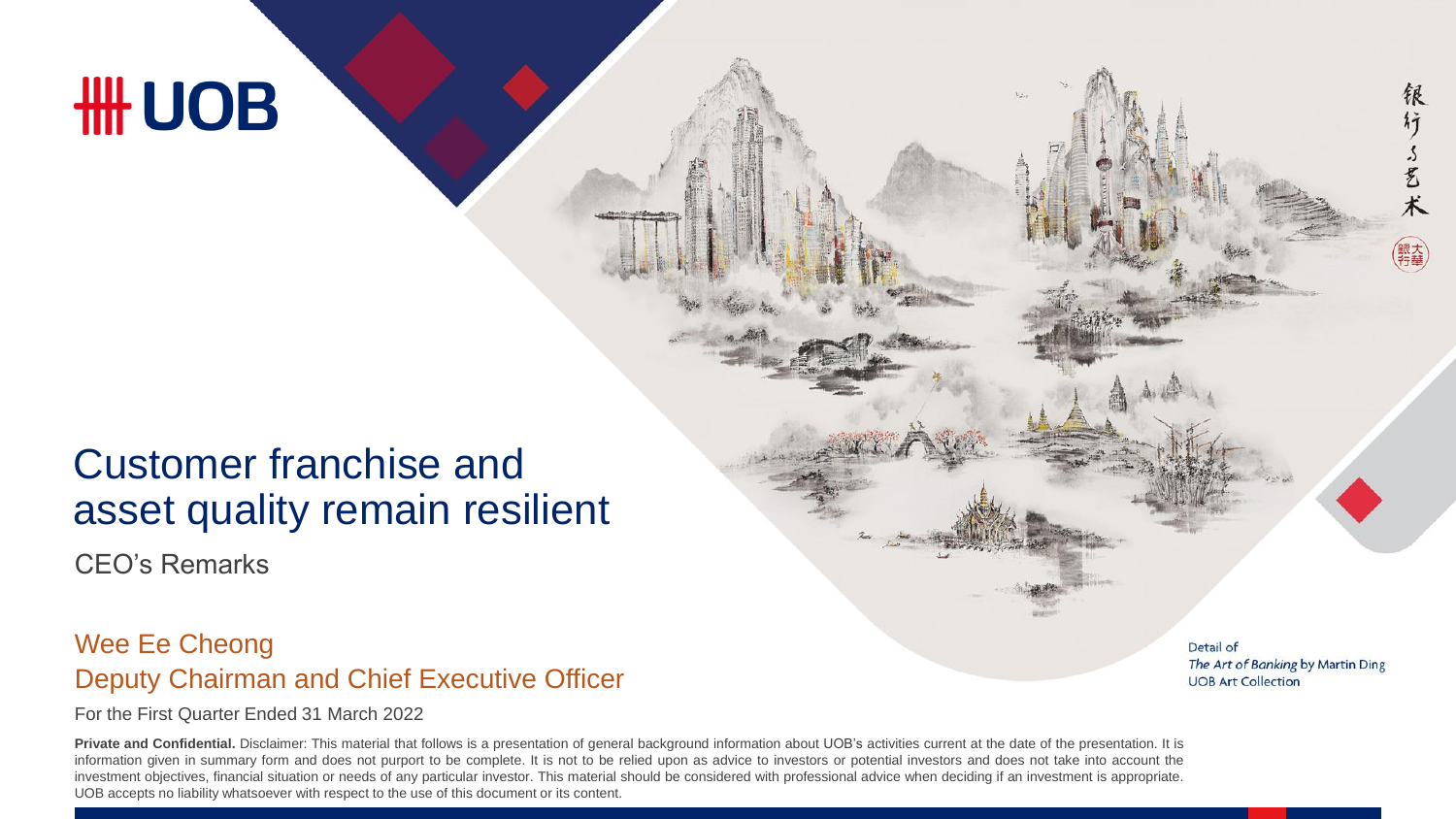# 1Q22 net profit of \$906 million



### **Customer franchise held up well amid a volatile market; Resilient portfolio with stable asset quality**

- Net interest income higher:
	- o Margin improvement
	- o Healthy loan growth
- Overall fees were largely flat:
	- o Loan-related fees hit a new high
	- o Credit cards fees are seasonally lower, while wealth and fund management fees are impacted by weak market sentiments
- Treasury income was strong from customer activities and trading. But trading and investment income lower due to impact of some structural hedges.
- Asset quality remains resilient with NPL ratio stable at 1.6%
- Total credit costs higher at 19 basis points due to lower general allowances write-back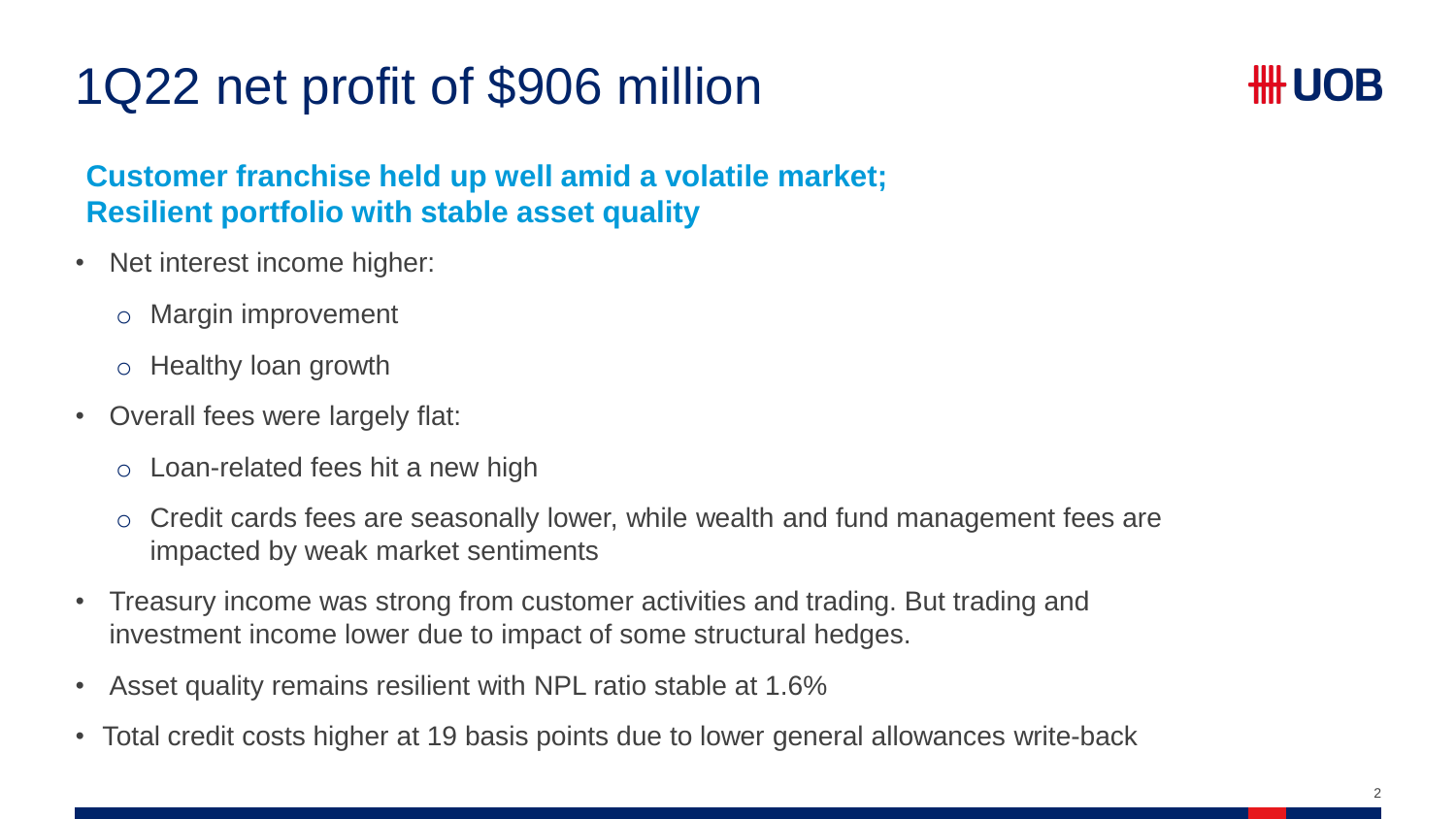# Group Wholesale Banking - Diversified growth engines powering performance

- Sustained growth in loans and fees
	- **+3%**<sup>1</sup> **Loans +14%**<sup>1</sup> **Loan-related fees**
- Healthy cross-border income on the back of green shoots of growth in ASEAN

## **+11%**<sup>2</sup> **Cross-border income**

Contributing 31% to Group Wholesale Banking income

- Regional roll-out of UOB Infinity
	- New cash management system for corporate clients in Singapore, Malaysia, mainland China, Hong Kong and Vietnam

**+6%**<sup>3</sup>

## **User growth Growth in CASA balances +19%**3



1 Quarter-on-quarter growth as at end-March 2022 2 Year-on-year growth as at end-February 2022

3 Year-on-year growth as at end-March 2022

**\HH UOB**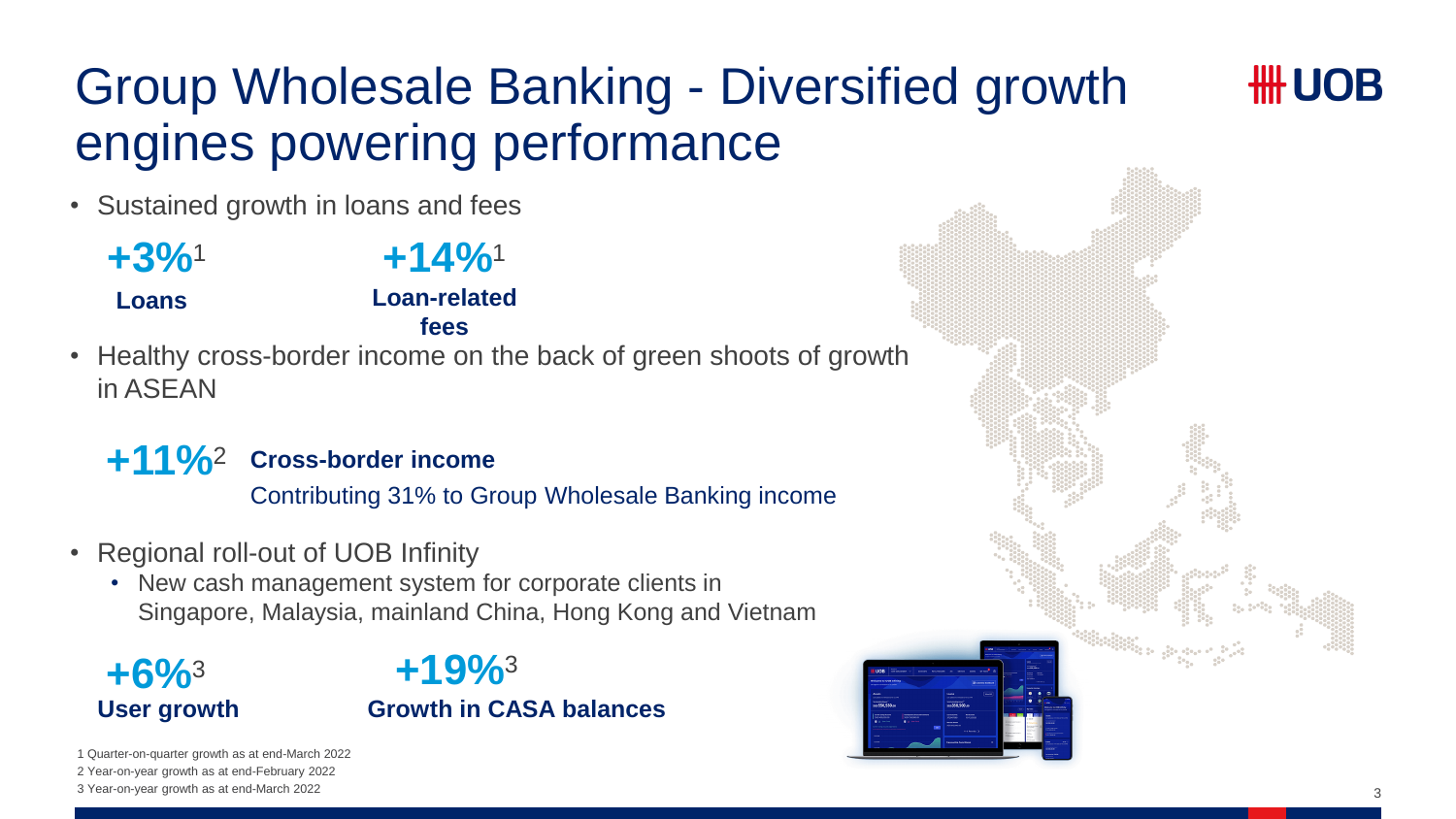# Group Retail – Making steady progress



**Acquiring customers digitally and serving them through our omni-channel approach Becoming one of the largest retail banks in the region** 

**Digitally-engaged**<sup>1</sup>

Continued growth and increased engagement across the region

On track to digitally acquire

**500k**

customers this year

### **UOB x Citi**

Indonesia, Malaysia, Thailand and Vietnam *Subject to regulatory approval*







Contribution to

Group Retail revenue

### **Wealth advisory**

Providing personalised advisory and wealth management solutions

Private Wealth

**HH UOB** PRIVATE BANK ## UOB PRIVILEGE RESERVE

wealth management AUM **66%**<sup>2</sup> **+3%**<sup>3</sup>

1 Includes digital only and omni-channel customers

2 Increased from 52% in FY19

3 Year-on-year growth. Total AUM was \$140 billion as at end-March 2022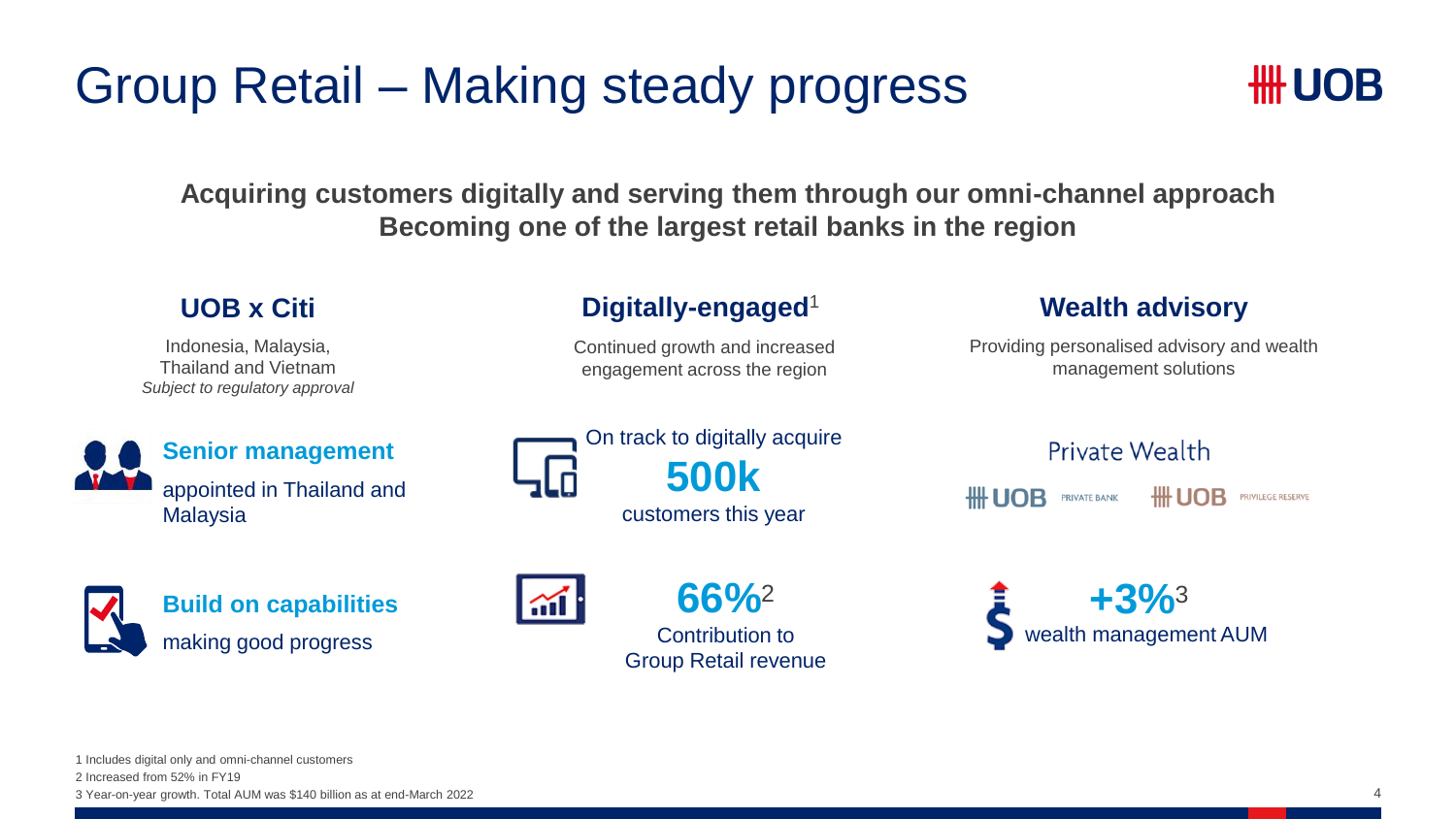

## Delivering sustainability for our customers and communities

**Reached S\$18 billion<sup>1</sup>** Total sustainable financing portfolio<sup>2</sup>

**Grew to S\$13 billion<sup>3</sup>** Total AUM in ESG-focused investments

#### **>236,000 tCO<sup>2</sup> -e**

Contribution to annual avoided greenhouse gas emissions

**HH UOB** 

#### **Notable deals**

- HDB's inaugural S\$1 billion green bond (joint lead manager and bookrunner)
- Mewah's maiden US\$25 million green trade financing facility

#### **Building decarbonisation sectoral pathways**

**Governance and disclosures**

**Create positive** 

**impact**

Target to announce net zero plans by end 2022

#### **Enhanced reporting**

- Incorporated physical risk disclosure
- UOB Sustainability Report 2021 externally assured

1 Compared with S\$17 billion as at end-December 2021

2 Comprising green loans, sustainability-linked loans and loans for green certified buildings

3 Compared with S\$9 billion at end-December 2021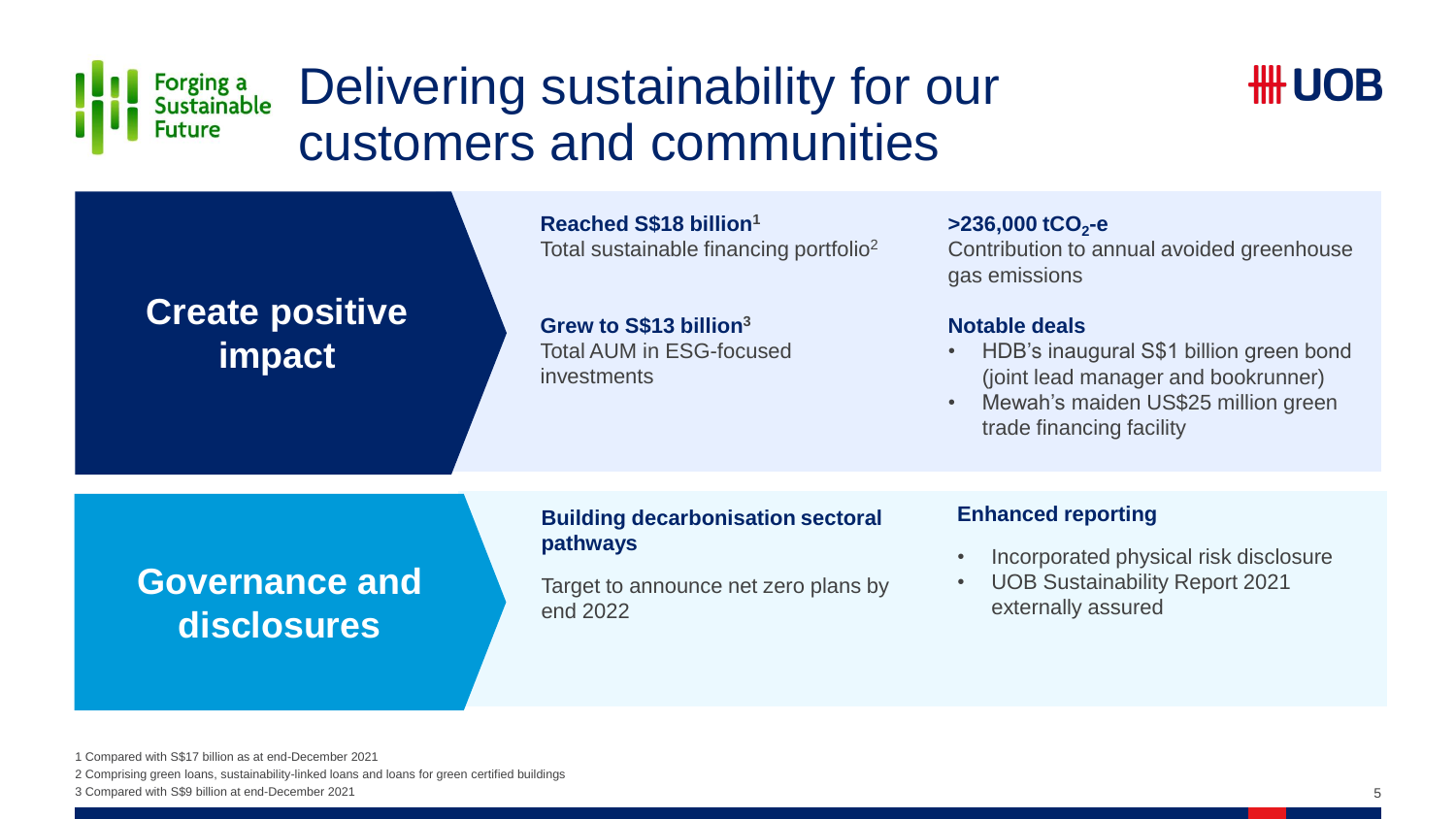

## Confident of ASEAN's long-term potential

### 2022 outlook

- Mid to high single-digit loan growth
- High single-digit fee growth
- Stable cost-to-income ratio
- Credit costs manageable at 20 to 25 basis points